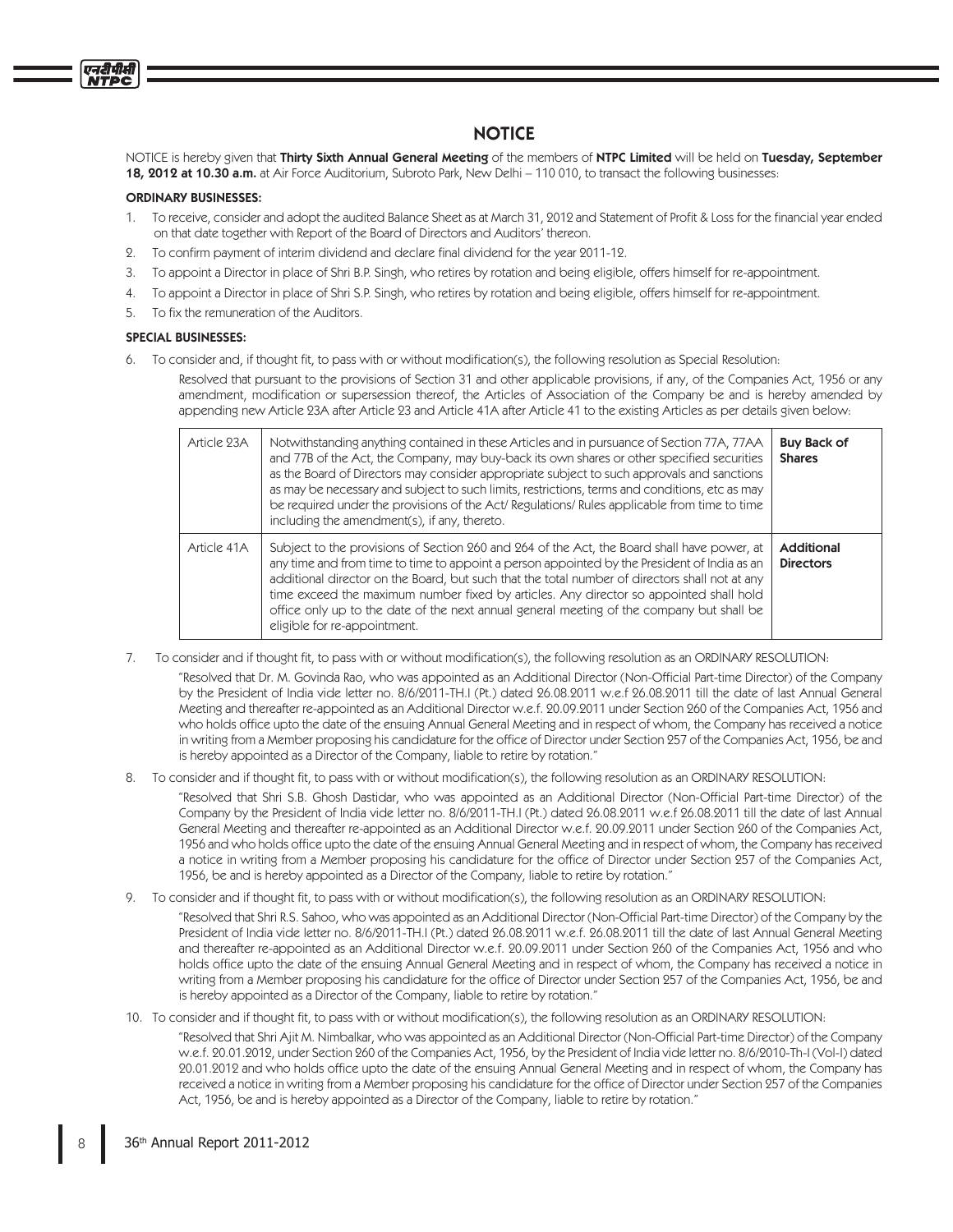11. To consider and if thought fit, to pass with or without modification(s), the following resolution as an ORDINARY RESOLUTION:

"Resolved that Shri S.R. Upadhyay, who was appointed as an Additional Director (Non-Official Part-time Director) of the Company w.e.f. 20.01.2012, under Section 260 of the Companies Act, 1956, by the President of India vide letter no. 8/6/2010-Th-I (Vol-I) dated 20.01.2012 and who holds office upto the date of the ensuing Annual General Meeting and in respect of whom, the Company has received a notice in writing from a Member proposing his candidature for the office of Director under Section 257 of the Companies Act, 1956, be and is hereby appointed as a Director of the Company, liable to retire by rotation."

12. To consider and if thought fit, to pass with or without modification(s), the following resolution as an ORDINARY RESOLUTION:

"Resolved that Ms. Homai. A. Daruwalla, who was appointed as an Additional Director (Non-Official Part-time Director) of the Company w.e.f. 28.02.2012, under Section 260 of the Companies Act, 1956, by the President of India vide letter no. 8/6/2010-Th-I (Vol-I) dated 20.01.2012 and who holds office upto the date of the ensuing Annual General Meeting and in respect of whom, the Company has received a notice in writing from a Member proposing his candidature for the office of Director under Section 257 of the Companies Act, 1956, be and is hereby appointed as a Director of the Company, liable to retire by rotation."

13. To consider and if thought fit, to pass with or without modification(s), the following resolution as an ORDINARY RESOLUTION:

"Resolved that Shri Anol Nath Chatterji, who was appointed as an Additional Director (Non-Official Part-time Director) of the Company w.e.f. 28.02.2012, under Section 260 of the Companies Act, 1956, by the President of India vide letter no. 8/6/2010-Th-I (Vol-I) dated 20.01.2012 and who holds office upto the date of the ensuing Annual General Meeting and in respect of whom, the Company has received a notice in writing from a Member proposing his candidature for the office of Director under Section 257 of the Companies Act, 1956, be and is hereby appointed as a Director of the Company, liable to retire by rotation."

14. To consider and if thought fit, to pass with or without modification(s), the following resolution as an ORDINARY RESOLUTION:

"Resolved that Prof. Sushil Khanna, who was appointed as an Additional Director (Non-Official Part-time Director) of the Company w.e.f. 28.02.2012, under Section 260 of the Companies Act, 1956, by the President of India vide letter no. 8/6/2010-Th-I (Vol-I) dated 20.01.2012 and who holds office upto the date of the ensuing Annual General Meeting and in respect of whom, the Company has received a notice in writing from a Member proposing his candidature for the office of Director under Section 257 of the Companies Act, 1956, be and is hereby appointed as a Director of the Company, liable to retire by rotation."

15. To consider and if thought fit, to pass with or without modification(s), the following resolution as an ORDINARY RESOLUTION:

 "Resolved that Shri A.K. Jha, who was appointed as an Additional Director and designated as Director (Techncial) of the Company w.e.f. 01.07.2012, under Section 260 of the Companies Act, 1956, by the President of India vide letter no. 8/2/2011-Th-1 dated 10.04.2012 and who holds office upto the date of the ensuing Annual General Meeting and in respect of whom, the Company has received a notice in writing from a Member proposing his candidature for the office of Director under Section 257 of the Companies Act, 1956, be and is hereby appointed as a Director of the Company, liable to retire by rotation."

By order of the Board of Directors

Auny (A.K. Rastogi) Company Secretary

प्रदर्शिक

Regd. Office: NTPC Bhawan, Scope Complex, 7 Institutional Area, Lodi Road, New Delhi-110003 Date: 3<sup>rd</sup> August 2012

# NOTES:-

1. A MEMBER ENTITLED TO ATTEND AND VOTE AT THE MEETING IS ENTITLED TO APPOINT A PROXY TO ATTEND AND VOTE INSTEAD OF HIMSELF/ HERSELF AND THE PROXY NEED NOT BE A MEMBER OF THE COMPANY. IN ORDER TO BE EFFECTIVE, THE PROXY FORM DULY COMPLETED SHOULD BE DEPOSITED AT THE REGISTERED OFFICE OF THE COMPANY NOT LESS THAN FORTY - EIGHT HOURS BEFORE THE SCHEDULED TIME OF THE ANNUAL GENERAL MEETING. BLANK PROXY FORM IS ENCLOSED.

\_\_\_\_\_\_\_\_\_\_\_\_\_\_\_\_\_\_\_\_\_\_\_\_\_\_\_\_\_\_\_\_\_\_\_\_\_\_\_\_\_\_\_\_\_\_\_\_\_\_\_\_\_\_\_\_\_\_\_\_\_\_\_\_\_\_\_\_\_\_\_\_\_\_\_\_\_\_\_\_\_\_\_\_\_\_\_\_\_\_\_\_\_\_\_\_\_\_\_\_\_\_\_\_\_\_\_\_\_\_\_\_\_\_\_

- 2. Corporate Members intending to send their authorized representatives to attend the Meeting are requested to send a certified copy of the Board Resolution authorizing their representative to attend and vote on their behalf at the Meeting.
- 3. In terms of Article 41 of the Articles of Association of the Company read with Section 256 of the Companies Act, 1956, Shri B.P. Singh and Shri S.P. Singh, Directors retire by rotation at the ensuing Meeting and being eligible, offers themselves for re-appointment.
- 4. Brief Resume of the Directors seeking appointment and re-appointment as mandated under Clause 49 of the Listing Agreement with the Stock Exchanges is annexed hereto and forms part of the Notice.
- 5. The relevant explanatory statement pursuant to Section 173 (2) of the Companies Act, 1956, in respect of Special Businesses, as set out above is annexed hereto.
- 6. Members are requested to:
	- i) note that copies of Annual Report will not be distributed at the Annual General Meeting.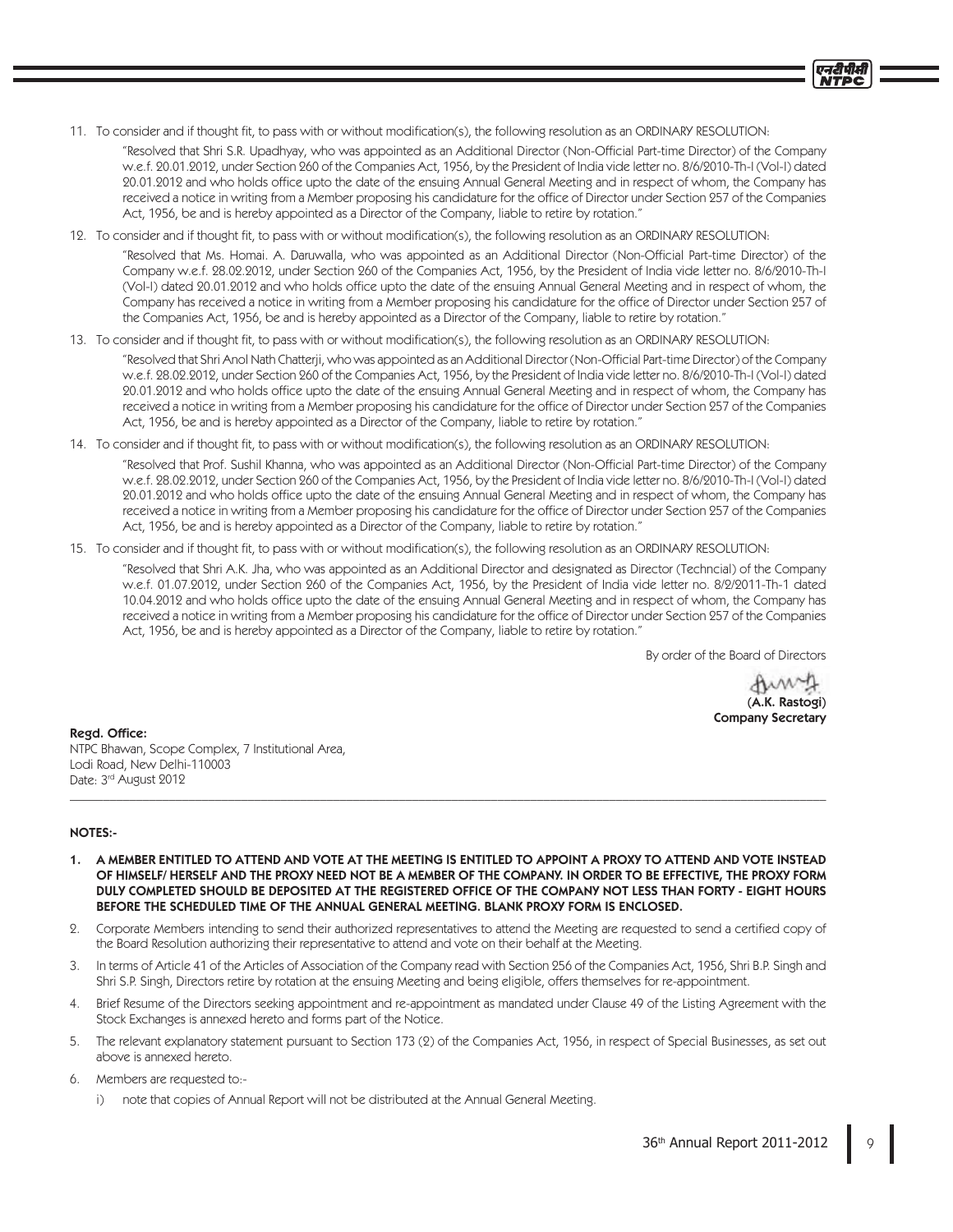- ii) bring their copies of Annual Report, Notice and Attendance Slip duly completed and signed at the meeting.
- iii) deliver duly completed and signed Attendance Slip at the entrance of the meeting venue as entry to the Hall will be strictly on the basis of the entry slip available at the counters at the venue to be exchanged with the attendance slip.
- iv) note that the attendance slip/ proxy form should be **signed** as per the specimen signature registered with the Karvy Computershare Private Limited, Registrar & Transfer Agent (RTA)/ Depository Participant (DP)
- v) note that in case of joint holders attending the meeting, only such joint holder who is higher in the order of names will be entitled to vote.
- vi) quote their Folio / Client ID & DP ID Nos. in all correspondence.

एनटीपीसी

- vii) note that due to strict security reasons mobile phones, brief cases, eatables and other belongings are not allowed inside the Auditorium.
- viii) note that no gifts/coupons will be distributed at the Annual General Meeting.
- 7. The Board of Directors, in its meeting held on January 27, 2012 had declared an interim dividend @ 35% ( 3.50 per share) on the paid-up equity share capital of the company which was paid on February 9, 2012. Members who have not encashed or not received their dividend warrants may approach RTA of the Company for revalidating the warrants or for obtaining duplicate warrants.
- 8. The Register of Members and Share Transfer Books of the Company will remain closed from September 8, 2012 to September 18, 2012 (both days inclusive). The Board of Directors, in its Meeting held on May 10, 2012, has recommended a final dividend @ 5% (₹ 0.50 per share) on the paid-up equity share capital of the company. The final dividend, subject to the provisions of Section 206A of the Companies Act, 1956, if declared at the Annual General Meeting, will be paid on September 25, 2012 to the Members whose names appear on the Company's Register of Members on September 18, 2012 in respect of physical shares. In respect of dematerialized shares, the dividend will be payable to the "beneficial owners" of the shares whose names appear in the Statement of Beneficial Ownership furnished by National Securities Depository Limited and Central Depository Services (India) Limited as at the close of business hours on September 7, 2012.
- 9. Pursuant to Section 205A read with Section 205C of the Companies Act, 1956, the dividend amounts which remain unpaid/ unclaimed for a period of seven years, are required to be transferred to the Investors Education & Protection Fund (IEPF) of the Central Government. Therefore, Members are advised to encash their Dividend warrants immediately on receipt.

 Members who have not encashed their Dividend Warrant(s) may approach the RTA/ Company for issuance of demand draft(s) upon completion of necessary formalities for the same in lieu of such warrant(s). Unclaimed/unpaid final dividend for the financial year 2004-05, which is due for transfer to IEPF, should be claimed by the members before September 26, 2012. After that date, no claim shall lie against the IEPF/ Company, in respect of the said amount.

The first dividend declared by the Company, after IPO, being the interim dividend for the financial year 2004-05 was paid on 10.03.2005. The seven years period for the above dividend had ended on 09.03.2012 and the unclaimed/ unpaid dividend amount has been transferred to IEPF.

 The details of the shareholders who have not claimed/ encashed their dividend warrants till the last Annual General Meeting and subsequent due dates of transfer of unclaimed/ unpaid dividend to IEPF for the respective financial years shall be uploaded on NTPC Website under Investors Section at www.ntpc.co.in.

10. Members are advised to submit their Electronic Clearing System (ECS) mandates, to enable the Company to make remittance by means of ECS. Those holding shares in physical form may obtain from and send the ECS mandate form to RTA of the Company. Those holding shares in Electronic Form may obtain from and send the ECS mandate form directly to their DP. Those who have already furnished the ECS Mandate Form to the Company/ RTA/ DP with complete details need not send it again.

 The shareholders who do not wish to opt for ECS facility may please mail their bankers' name, branch address and account number to RTA of the Company to enable them to print these details on the dividend warrants.

- 11. Members holding shares in multiple folios in physical mode are requested to apply for consolidation to the Company or its RTA alongwith relevant Share Certificates.
- 12. The Securities and Exchange Board of India (SEBI) has mandated the submission of Permanent Account Number (PAN) by every participant in securities market. Members holding shares in electronic form are, therefore requested to submit PAN to their DP with whom they are maintaining their demat accounts. It has also made mandatory for the transferee(s) to furnish a copy of PAN card to the Company/RTAs for registration of transfers and for securities market transactions and off-market/ private transactions involving transfer of shares of listed companies in physical form. Accordingly, members holding shares in physical mode should attach a copy of their PAN Card for every transfer request sent to the Company / RTA.
- 13. Members, holding shares in physical form, may avail of the facility of nomination in terms of Section 109A of the Companies Act, 1956 by nominating in the Form-2B as prescribed in the Companies (Central Government's) General Rules and Forms, 1956, any person to whom their shares in the Company shall vest on occurrence of events stated in the Form. Those holding shares in physical form may obtain from and send Form-2B in duplicate to RTA of the Company.

In case of shares held in dematerialized form, the nomination has to be lodged with the respective DP.

- 14. Members are requested to notify immediately any change of address:
	- i. to their DP in respect of shares held in dematerialized form, and
	- ii. to the Company at its Registered Office or to its RTA in respect of their physical shares, if any, quoting their folio number.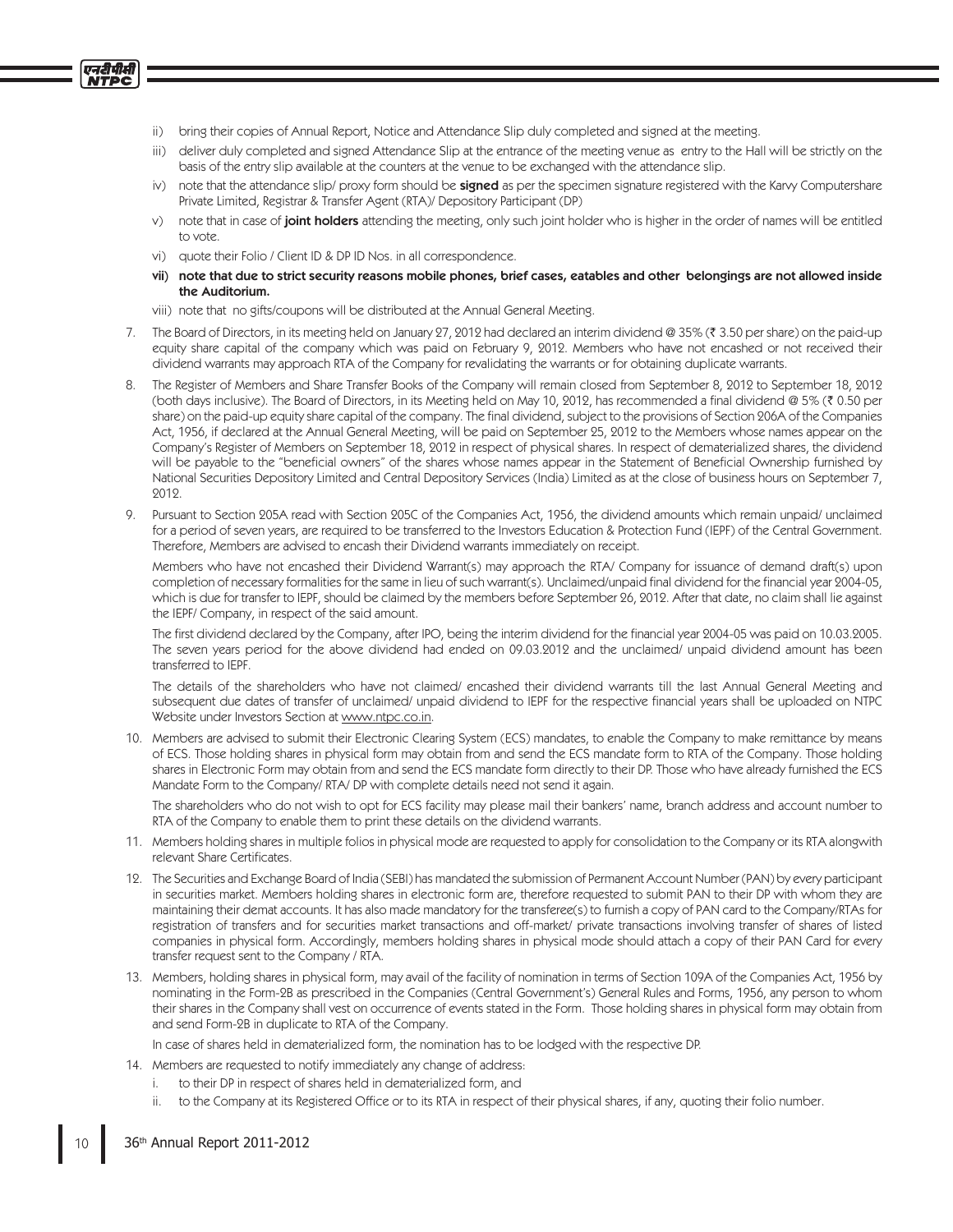- 15. Members desirous of getting any information on any items of business of this Meeting are requested to address their queries to Shri G.K. Sadhu, GM (I/c-Finance) and Public Spokesperson of the Company at the registered office of the company at least ten days prior to the date of the meeting, so that the information required can be made readily available at the meeting.
- 16. Annual listing fee for the year 2012-13 has been paid to all Stock Exchanges wherein shares of the Company are listed.
- 17. Pursuant to Section 619(2) of the Companies Act, 1956, the Auditors of a Government Company are to be appointed or re-appointed by the Comptroller and Auditor General of India (C&AG) and in terms of Clause (aa) of sub-section (8) of Section 224 of the Companies Act, 1956, their remuneration has to be fixed by the Company in the Annual General Meeting or in such manner as the Company in general meeting may determine. The Members of the Company, in 35<sup>th</sup> Annual General Meeting held on September 20, 2011, authorised the Board of Directors to fix the remuneration of Statutory Auditors for the year 2011-12. Accordingly, the Board of Directors has fixed audit fee of ₹90,00,000/- for the Statutory Auditors for the financial year 2011-12 in addition to applicable service tax and reimbursement of actual traveling and out-of-pocket expenses for visits to accounting units. The Statutory Auditors of the Company for the year 2012-13 have been re-appointed by C&AG through letter dated 25.07.2012 . Accordingly, the Members may authorise the Board to fix an appropriate remuneration of Statutory Auditors as may be deemed fit by the Board.
- 18. None of the Directors of the Company is in any way related with each other.
- 19. All documents referred to in the accompanying notice are open for inspection at the registered office of the Company on all working days (barring Saturday and Sunday) between 11.00 a.m. to 1.00 p.m. prior to the Annual General Meeting. \_\_\_\_\_\_\_\_\_\_\_\_\_\_\_\_\_\_\_\_\_\_\_\_\_\_\_\_\_\_\_\_\_\_\_\_\_\_\_\_\_\_\_\_\_\_\_\_\_\_\_\_\_\_\_\_\_\_\_\_\_\_\_\_\_\_\_\_\_\_\_\_\_\_\_\_\_\_\_\_\_\_\_\_\_\_\_\_\_\_\_\_\_\_\_\_\_\_\_\_\_\_\_\_\_\_\_\_\_\_\_\_\_\_\_

#### Annexure to Notice

# EXPLANATORY STATEMENT

# Item No. 6

(i) Department of Public Enterprises (DPE), Ministry of Heavy Industries & Public Enterprises, Government of India through Office Memorandum No. F.No. DPE/14(24)/2011-Fin dated 26.03.2012 has informed that CPSEs must provide option for buy back of their shares for sustained investor interest in the company and protect their market capitalisation in the long term interest of the company's ability to raise funds from the market. Further, in order to provide a level playing field to CPSEs vis-à-vis private companies, CPSEs are required to amend their Articles of Association to provide for buy-back of shares, if such provision does not exist in their Articles.

 Existing Articles of Association (AOA) of NTPC Limited does not contain any provision relating to buy-back of shares of the Company. In order to comply with the above Office Memorandum of DPE, the Company proposes to amend its Articles of Association by appending new Article 23A after Article 23 providing for buy-back of shares.

(ii) Pursuant to Section 260 of the Companies Act, 1956, the Board has powers to appoint the additional directors.

 Existing Articles of Association (AOA) of NTPC Limited does not contain any provision relating to appointment of additional directors as provided under Section 260 of the Companies Act, 1956. Accordingly, it is proposed to amend Articles of Association by appending new Article 41A after Article 41 providing for appointment of additional directors.

None of the Directors is interested or concerned in the resolution.

 The Board of Directors of your Company, in its Meeting held on 27.07.2012, has approved the above amendments to the Articles of Association, subject to the approval of the members.

The Directors commend the special resolution at Item No. 6 for approval of the Members.

# Item No. 7

Dr. M. Govinda Rao was re-appointed by the President of India vide Notification No. 8/6/2011-TH.I (Pt.) dated 26.08.2011 issued by Ministry of Power for a period of three years after his earlier tenure of three years ended on 25.08.2011 and was accordingly appointed as an Additional Director on the Board w.e.f 26.08.2011. However, before his appointment, the Notice of 35<sup>th</sup> AGM scheduled for 20.09.2011 was already printed and dispatched, therefore, his tenure as Additional Director could not be regularized. Thus, his tenure as Additional Director expired on 20.09.2011. Dr. M. Govinda Rao was further appointed by the Board, as an Additional Director w.e.f. 20.09.2011, till the conclusion of this Annual General Meeting.

The Company has received a notice in writing from a member pursuant to the provisions of Section 257 of the Companies Act, 1956, signifying intention to propose Dr. M. Govinda Rao for the office of Non-Official Part-time Director (Independent Director). Dr. M. Govinda Rao, if appointed, will be liable to retire by rotation.

His brief resume, inter-alia, giving nature of expertise in specific functional area are provided elsewhere which forms part of the Annual Report.

Dr. M. Govinda Rao holds NIL shares in NTPC Limited and his Directorship and chairmanship/membership of Committee(s)\* in the Companies are as under:

| S. No. | Directorship                              | Chairmanship/Membership    |
|--------|-------------------------------------------|----------------------------|
|        | NTPC Limited                              | Audit Committee (Member)   |
|        | Rural Electrification Corporation Limited | Audit Committee (Chairman) |

None of the Directors except Dr. M. Govinda Rao is interested or concerned in the resolution. The Board recommends the resolution for your approval.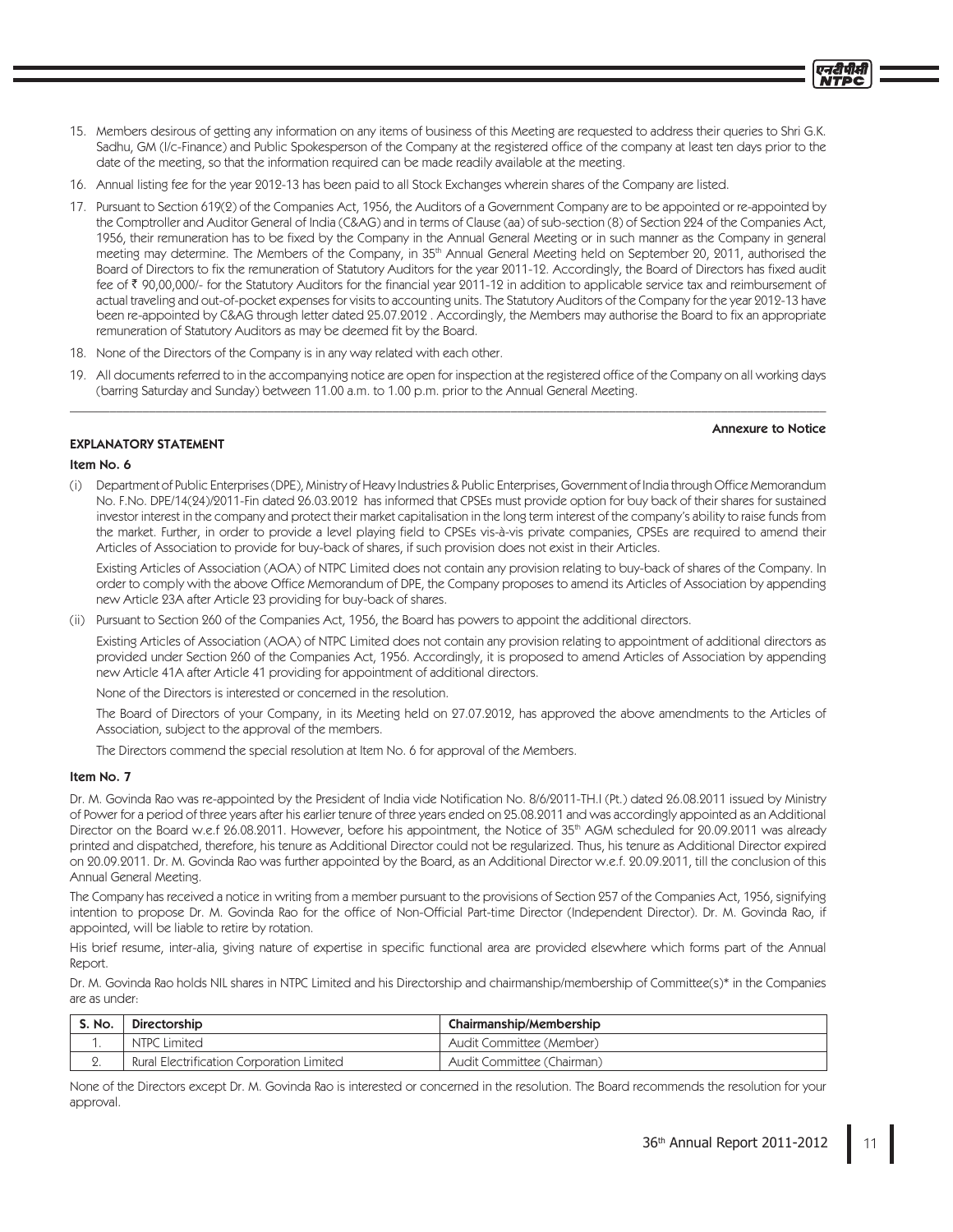

### Item No. 8

Shri S.B. Ghosh Dastidar was appointed by the President of India vide Notification No. 8/6/2011-TH.I (Pt.) dated 26.08.2011 issued by Ministry of Power for a period of three years and was accordingly appointed as an Additional Director on the Board w.e.f 26.08.2011. However, before his appointment, the Notice of 35<sup>th</sup> AGM scheduled for 20.09.2011 was already printed and dispatched, therefore, his tenure as Additional Director could not be regularized. Thus, his tenure as Additional Director expired on 20.09.2011. Shri S.B. Ghosh Dastidar was further appointed by the Board, as an Additional Director w.e.f. 20.09.2011, till the conclusion of this Annual General Meeting.

The Company has received a notice in writing from a member pursuant to the provisions of Section 257 of the Companies Act, 1956, signifying intention to propose Shri S.B. Ghosh Dastidar for the office of Non-Official Part-time Director (Independent Director). Shri S.B. Ghosh Dastidar, if appointed, will be liable to retire by rotation.

His brief resume, inter-alia, giving nature of expertise in specific functional area are provided elsewhere which forms part of the Annual Report.

Shri S.B. Ghosh Dastidar holds NIL shares in NTPC Limited and his Directorship and chairmanship/membership of Committee(s)\* in the Companies are as under:

| $^{\prime}$ S. No. | Directorship               | Chairmanship/Membership    |
|--------------------|----------------------------|----------------------------|
|                    | NTPC Limited               | Audit Committee (Chairman) |
| z٠                 | Bharat Coking Coal Limited | Audit Committee (Member)   |

None of the Directors except Shri S.B. Ghosh Dastidar is interested or concerned in the resolution. The Board recommends the resolution for your approval.

#### Item No. 9

Shri R.S. Sahoo was appointed by the President of India vide Notification No. 8/6/2011-TH.I (Pt.) dated 26.08.2011 issued by Ministry of Power for a period of three years and was accordingly appointed as an Additional Director on the Board w.e.f 26.08.2011. However, before his appointment, the Notice of 35<sup>th</sup> AGM scheduled for 20.09.2011 was already printed and dispatched, therefore, his tenure as Additional Director could not be regularized. Thus, his tenure as Additional Director expired on 20.09.2011. Shri R.S. Sahoo was further appointed by the Board, as an Additional Director w.e.f. 20.09.2011, till the conclusion of this Annual General Meeting.

The Company has received a notice in writing from a member pursuant to the provisions of Section 257 of the Companies Act, 1956, signifying intention to propose Shri R.S. Sahoo for the office of Non-Official Part-time Director (Independent Director). Shri R.S. Sahoo, if appointed, will be liable to retire by rotation.

His brief resume, inter-alia, giving nature of expertise in specific functional area are provided elsewhere which forms part of the Annual Report.

Shri R.S. Sahoo holds NIL shares in NTPC Limited and his Directorship and chairmanship/membership of Committee(s)\* in the Companies are as under:

| <b>S. No.</b> | Directorship              | Chairmanship/Membership  |
|---------------|---------------------------|--------------------------|
|               | NTPC Limited              | Audit Committee (Member) |
|               | Hindustan Zinc Limited    |                          |
| . ب           | <b>THDC</b> India Limited | <b>NIL</b>               |
|               | Bank of Baroda            |                          |

None of the Directors except Shri R.S. Sahoo is interested or concerned in the resolution. The Board recommends the resolution for your approval.

# Item No. 10

Shri Ajit M. Nimbalkar was appointed by the President of India vide Notification No. 8/6/2010-Th-I (Vol-I) dated 20.01.2012 issued by Ministry of Power for a period of three years and was accordingly appointed as an Additional Director on the Board w.e.f 20.01.2012. In terms of the Companies Act, 1956, he holds office upto this Annual General Meeting. The Company has received a notice in writing from a member pursuant to the provisions of Section 257 of the Companies Act, 1956, signifying intention to propose Shri Ajit M. Nimbalkar for the office of Non-Official Part-time Director (Independent Director). Shri Ajit M. Nimbalkar, if appointed, will be liable to retire by rotation.

His brief resume, inter-alia, giving nature of expertise in specific functional area are provided elsewhere which forms part of the Annual Report.

Shri Ajit M. Nimbalkar holds 614 shares in NTPC Limited and is not a Director in any other Company and not a chairman/ member of Committee(s)\* in any of the Company.

None of the Directors except Shri Ajit M. Nimbalkar is interested or concerned in the resolution. The Board recommends the resolution for your approval.

# Item No. 11

Shri S.R. Upadhyay was appointed by the President of India vide Notification No. 8/6/2010-Th-I (Vol-I) dated 20.01.2012 issued by Ministry of Power for a period of three years and was accordingly appointed as an Additional Director on the Board w.e.f 20.01.2012. In terms of the Companies Act, 1956, he holds office upto this Annual General Meeting. The Company has received a notice in writing from a member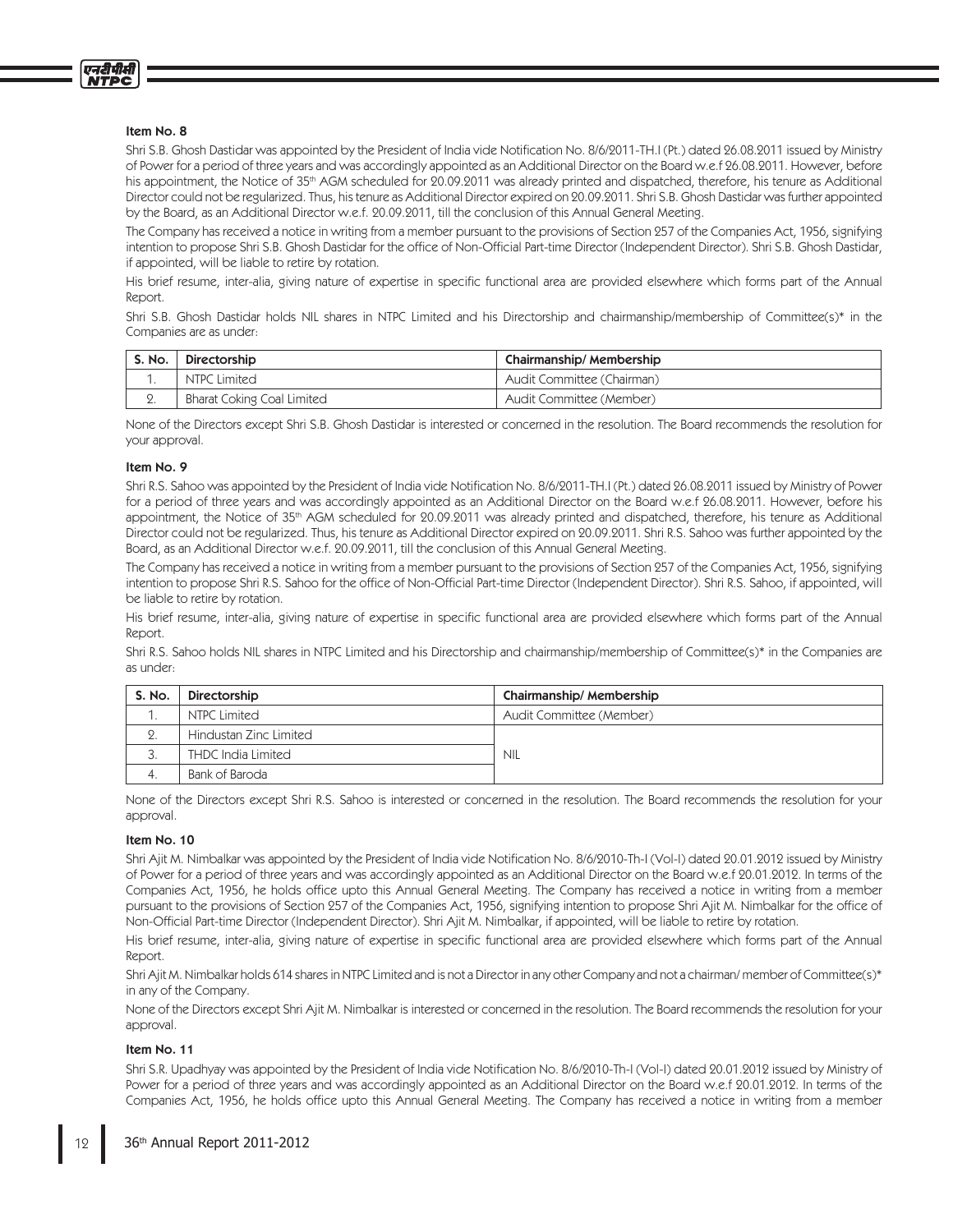pursuant to the provisions of Section 257 of the Companies Act, 1956, signifying intention to propose Shri S.R. Upadhyay for the office of Non-Official Part-time Director (Independent Director). Shri S.R. Upadhyay, if appointed, will be liable to retire by rotation.

His brief resume, inter-alia, giving nature of expertise in specific functional area are provided elsewhere which forms part of the Annual Report.

Shri S.R. Upadhyay holds NIL shares in NTPC Limited and holds the Directorship and chairmanship/membership of Committee(s)\* in the Companies are as under:

| S. No. | Directorship                | Chairmanship/Membership |
|--------|-----------------------------|-------------------------|
|        | <b>NTPC Limited</b>         | <b>NIL</b>              |
| ، ک    | Northern Coalfields Limited |                         |

None of the Directors except Shri S.R. Upadhyay is interested or concerned in the resolution. The Board recommends the resolution for your approval.

# Item No. 19

Ms. Homai A. Daruwalla was appointed by the President of India vide Notification No. 8/6/2010-Th-I (Vol-I) dated 20.01.2012 issued by Ministry of Power for a period of three years and was accordingly appointed as an Additional Director on the Board w.e.f 28.02.2012. In terms of the Companies Act, 1956, she holds office upto this Annual General Meeting. The Company has received a notice in writing from a member pursuant to the provisions of Section 257 of the Companies Act, 1956, signifying intention to propose Ms. Homai A. Daruwalla for the office of Non-Official Part-time Director (Independent Director). Ms. Homai A. Daruwalla, if appointed, will be liable to retire by rotation.

Her brief resume, inter-alia, giving nature of expertise in specific functional area are provided elsewhere which forms part of the Annual Report.

Ms. Homai A. Daruwalla holds 140 shares in NTPC Limited and her Directorship and chairmanship/membership of Committee(s)\* in the Companies are as under:

| S. No. | Directorship                           | Chairmanship/Membership                                                                |
|--------|----------------------------------------|----------------------------------------------------------------------------------------|
|        | NTPC Limited                           | - Audit Committee (Member)<br>- Shareholders'/ Investors' Grievance Committee (Member) |
| 2      | India Infoline Asset Management Co.    |                                                                                        |
| 3.     | Gammon Infrastructure Projects Limited | <b>NIL</b>                                                                             |
| 4.     | Jaiprakash Associates Limited          |                                                                                        |

None of the Directors except Ms. Homai A. Daruwalla is interested or concerned in the resolution. The Board recommends the resolution for your approval.

#### Item No. 13

Shri Anol Nath Chatterji was appointed by the President of India vide Notification No. 8/6/2010-Th-I (Vol-I) dated 20.01.2012 issued by Ministry of Power for a period of three years and was accordingly appointed as an Additional Director on the Board w.e.f 28.02.2012. In terms of the Companies Act, 1956, he holds office upto this Annual General Meeting. The Company has received a notice in writing from a member pursuant to the provisions of Section 257 of the Companies Act, 1956, signifying intention to propose Shri Anol Nath Chatterji for the office of Non-Official Part-time Director (Independent Director). Shri Anol Nath Chatterji, if appointed, will be liable to retire by rotation.

His brief resume, inter-alia, giving nature of expertise in specific functional area are provided elsewhere which forms part of the Annual Report.

Shri Anol Nath Chatterji holds NIL shares in NTPC Limited and his Directorship and chairmanship/membership of Committee(s)\* in the Companies are as under:

| <b>S. No.</b> | Directorship        | Chairmanship/Membership  |
|---------------|---------------------|--------------------------|
|               | <b>NTPC Limited</b> | Audit Committee (Member) |

None of the Directors except Shri Anol Nath Chatterji is interested or concerned in the resolution. The Board recommends the resolution for your approval.

#### Item No. 14

Prof. Sushil Khanna was appointed by the President of India vide Notification No. 8/6/2010-Th-I (Vol-I) dated 20.01.2012 issued by Ministry of Power for a period of three years and was accordingly appointed as an Additional Director on the Board w.e.f 28.02.2012. In terms of the Companies Act, 1956, he holds office upto this Annual General Meeting. The Company has received a notice in writing from a member pursuant to the provisions of Section 257 of the Companies Act, 1956, signifying intention to propose Prof. Sushil Khanna for the office of Non-Official Part-time Director (Independent Director). Prof. Sushil Khanna, if appointed, will be liable to retire by rotation.

प्तदीपीरी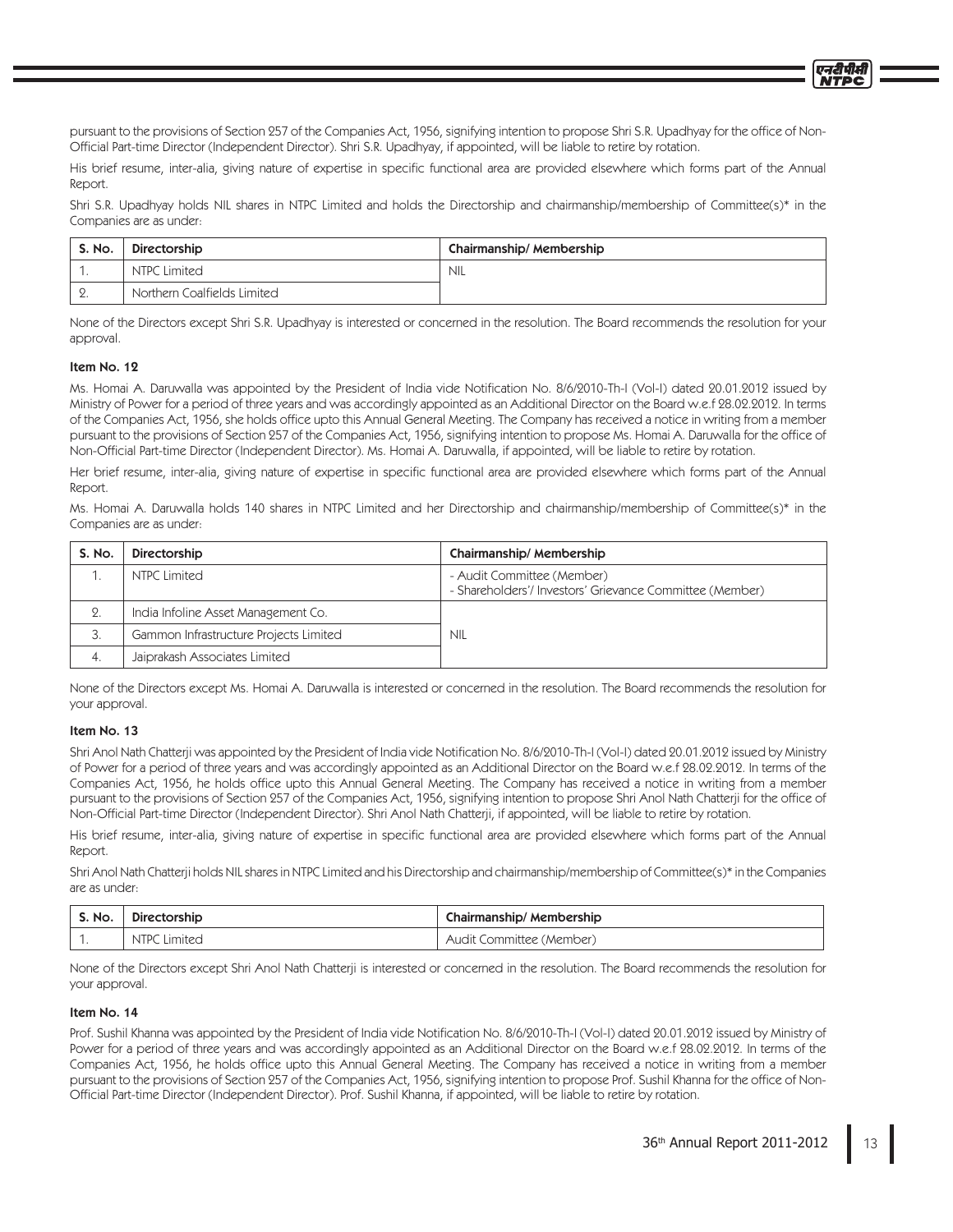His brief resume, inter-alia, giving nature of expertise in specific functional area are provided elsewhere which forms part of the Annual Report.

Prof. Sushil Khanna holds NIL shares in NTPC Limited and his Directorship and chairmanship/membership of Committee(s)\* in the Companies are as under:

| S. No. | Directorship                          | Chairmanship/Membership |
|--------|---------------------------------------|-------------------------|
|        | NTPC Limited                          |                         |
| 2.     | Oil India Limited                     |                         |
|        | Shipping Corporation of India Limited | <b>NIL</b>              |
| 4.     | Nicco Ventures Limited                |                         |
|        | The Information Company               |                         |

None of the Directors except Prof. Sushil Khanna is interested or concerned in the resolution. The Board recommends the resolution for your approval.

## Item No. 15

एनदीपीसी **NTPC** 

> Shri A.K. Jha was appointed by the President of India vide Notification No. 8/2/2011-Th-1 dated 10.04.2012 issued by Ministry of Power for a period of five years and was accordingly appointed as an Additional Director on the Board w.e.f 01.07.2012. In terms of the Companies Act, 1956, he holds office upto this Annual General Meeting. The Company has received a notice in writing from a member pursuant to the provisions of Section 257 of the Companies Act, 1956, signifying intention to propose Shri A.K. Jha for the office of Director (Technical). Shri A.K. Jha, if appointed, will be liable to retire by rotation.

> His brief resume, inter-alia, giving nature of expertise in specific functional area are provided elsewhere which forms part of the Annual Report.

> Shri A.K. Jha holds NIL shares in NTPC Limited and his Directorship and chairmanship/membership of Committee(s)\* of the following Companies:

| S. No.   | Directorship                                | Chairmanship/Membership  |
|----------|---------------------------------------------|--------------------------|
|          | <b>NTPC Limited</b>                         |                          |
| $\Omega$ | NTPC ALSTOM Power Services Private Limited  |                          |
|          | PAN-Asian Renewables Private Limited        | <b>NIL</b>               |
| 4.       | Anushakti Vidhyut Nigam Limited             |                          |
| 5.       | Transformers and Electricals Kerala Limited |                          |
| 6.       | NTPC Hydro Limited                          | Audit Committee (Member) |

None of the Directors except Shri A.K. Jha is interested or concerned in the resolution. The Board recommends the resolution for your approval.

### By order of the Board of Directors

(A.K. Rastogi) Company Secretary

Regd. Office:

NTPC Bhawan, Scope Complex, 7 Institutional Area, Lodi Road, New Delhi-110003 Date : 3rd August 2012

In line with Clause 49 of Listing Agreement, only the Audit Committee and Shareholders'/ Investors 'Grievance Committee have been taken into consideration in reckoning the number of committee memberships of Directors as Chairman and as Member.